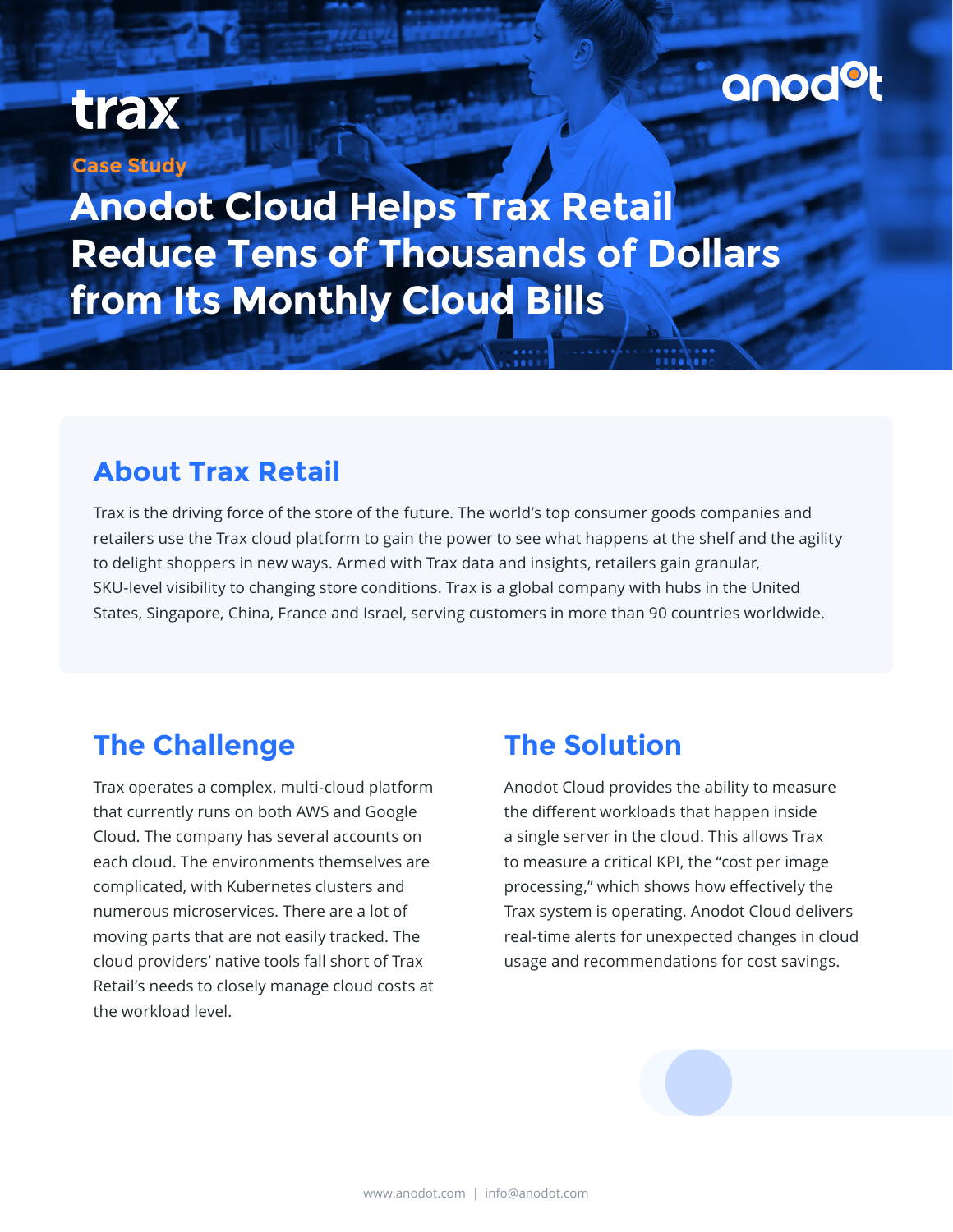#### **Trax Retail Drives Better Experiences for Retailers and Their Customers**

Consumer product groups and retailers around the world depend on Trax Retail to collect, measure, and analyze what is happening at the shelf level in stores. Using shelf cameras, image recognition software, revenue-focused analytics, and app-based alerts, Trax provides real-time visibility and prioritized solutions to its customers. This helps them optimize operations and increase sales by having continuous knowledge of how products are being made available to shoppers.

A key function of the Trax platform is to take photos of store shelves, upload the images to the cloud, process them through various engines, and deliver information back to the customer. This gives rise to one of Trax Retail's most important KPIs: the cost to process each of those images. This cost is calculated based on the time it takes to run various applications in the cloud, i.e., cloud usage. With large volumes of images processed every day, this system represents a large source of Trax's cloud costs.

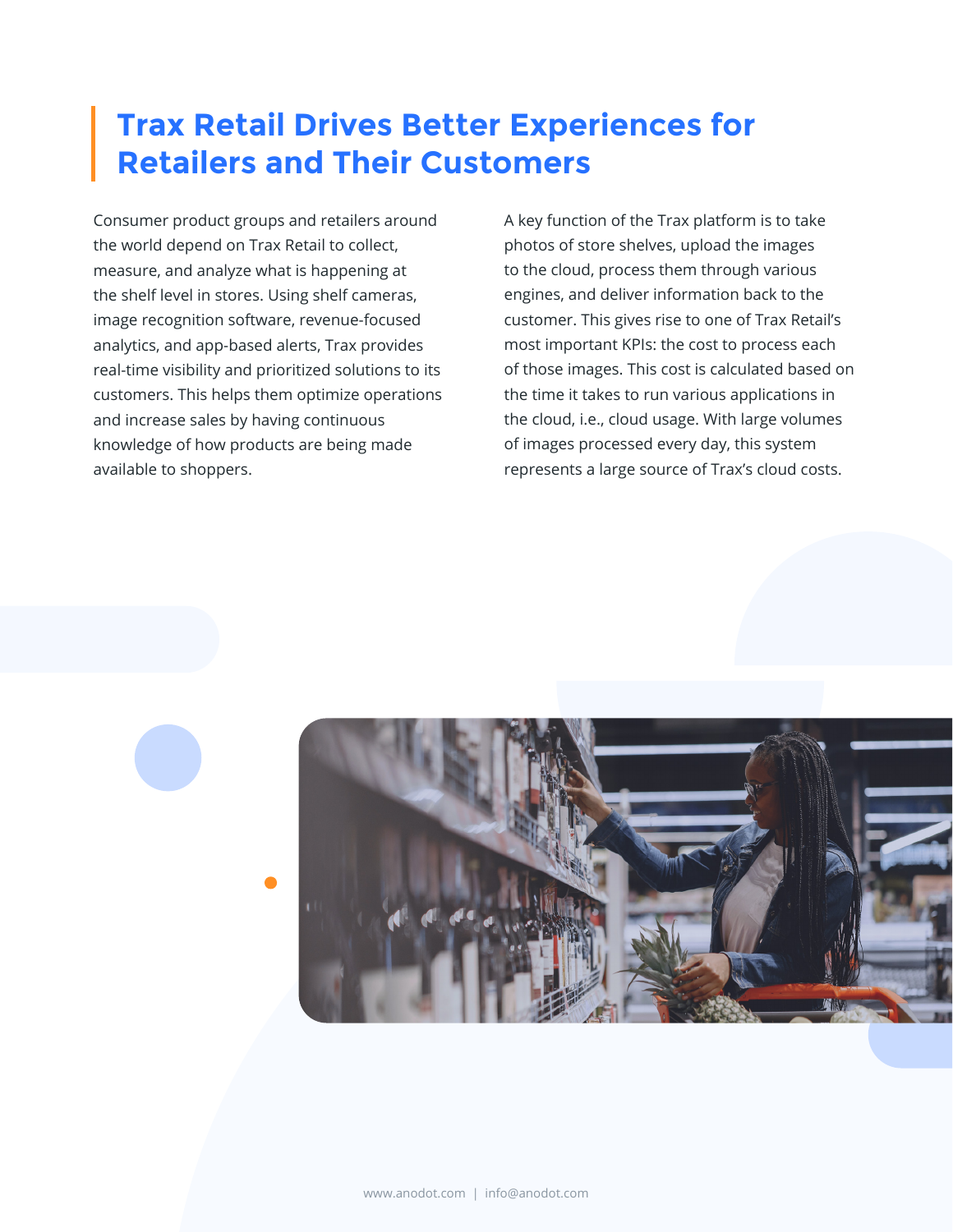#### **One Key Use Case Drove Requirements for a Cost Monitoring Tool**

Mark Serdze is Director of Cloud Infrastructure at Trax Retail. Serdze says that when they began looking for a cloud cost management tool, they were very focused on this particular use case. "This KPI gives us a good idea of how effectively our system operates," he says. "When we moved into Kubernetes, because of the way this platform operates as a cluster with scaling up and down, we lost the ability to break down the billing through the native cloud tools. We used to invest a lot in tracking instances but we never had an ability to measure the different workloads that happen inside a single server in the cloud."

The infrastructure team had spent time developing an internal API tool based on Google Cloud BigQuery and Tableau. "This tool displayed the data in a way that made sense to our business so we could present it to our financial executives," says Serdze. "However, it missed a layer of data and our system wasn't very useful without it. We tried to develop it internally using built-in cloud solutions and internally developed tools, but it required a considerable development effort from our team".

Serdze says this was the main motivation behind looking at Anodot Cloud. "Getting to the level of detail that we need is just part of what this tool offers. In the end, Anodot Cloud won our business," says Serdze. "In addition to meeting our requirements really well, Anodot Cloud is a SaaS offering, so we didn't need to install and maintain any kind of infrastructure within our cloud environment. Also, Anodot can keep up with our crazy scale usage patterns. We crashed the other tool with our large volume of images."

### trax

*"We used to invest a lot in tracking instances but we never had an ability to measure the different workloads that happen inside a single server in the cloud."*

> **Mark Serdze - Director of Cloud Infrastructure**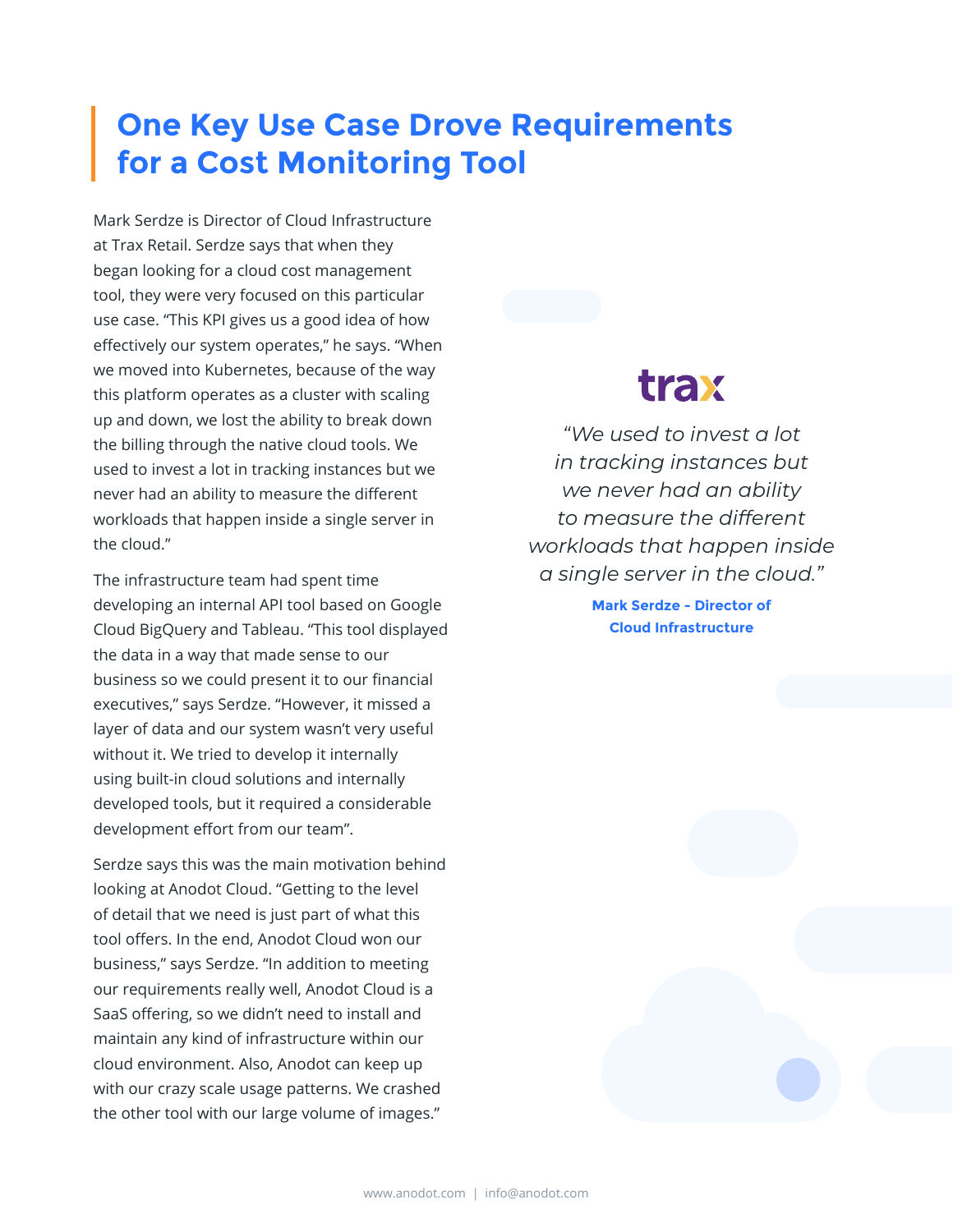#### **Cloud Cost Monitoring is Critical to the Business**

Serdze calls cloud cost monitoring "super critical" to Trax Retail's business. "One aspect of our business is to replace manual in-store labor at various retailers with our automated solution. Anodot Cloud is an AI-based automated solution. We constantly need to make sure that whatever algorithms we develop can be operated in the most efficient way, cost wise, so it is crucial for us to track them," says Serdze.

Anodot Cloud allows Trax to monitor cloud costs in a very granular way. "Anodot can detect in real time the anomalies in different services and new deployments that, for example, affect costs of specific microservices," according to Serdze. "In contrast, the native tools from the cloud providers don't give as much visibility. We can monitor our services but only retroactively and not with the level of granularity that we want."

Serdze gives an example of an anomaly that Anodot would be able to detect and the action his team would take based on the alert. "We have a price recognition system where we recognize price tags on products on a store shelf,"says Serdze. "Using Anodot, we can see sudden changes in the processing price and can act accordingly."

"This hasn't increased our whole cloud cost because we have other factors as well. We have the in-flow, which is not the same all the time, so it's not like we saw one day where our cloud costs are thousands of dollars more. The overall cost might actually be reduced but this one particular price recognition service has increased in cost. Anodot alerts us immediately, so we can easily track it to a specific code deployment or a specific change in the system to understand why this service suddenly costs so much more. It could be something as mundane as a change made to a SQL query that suddenly takes more time to pull the data from a database. Once we are aware of the anomaly, we can take steps to fix the problem."